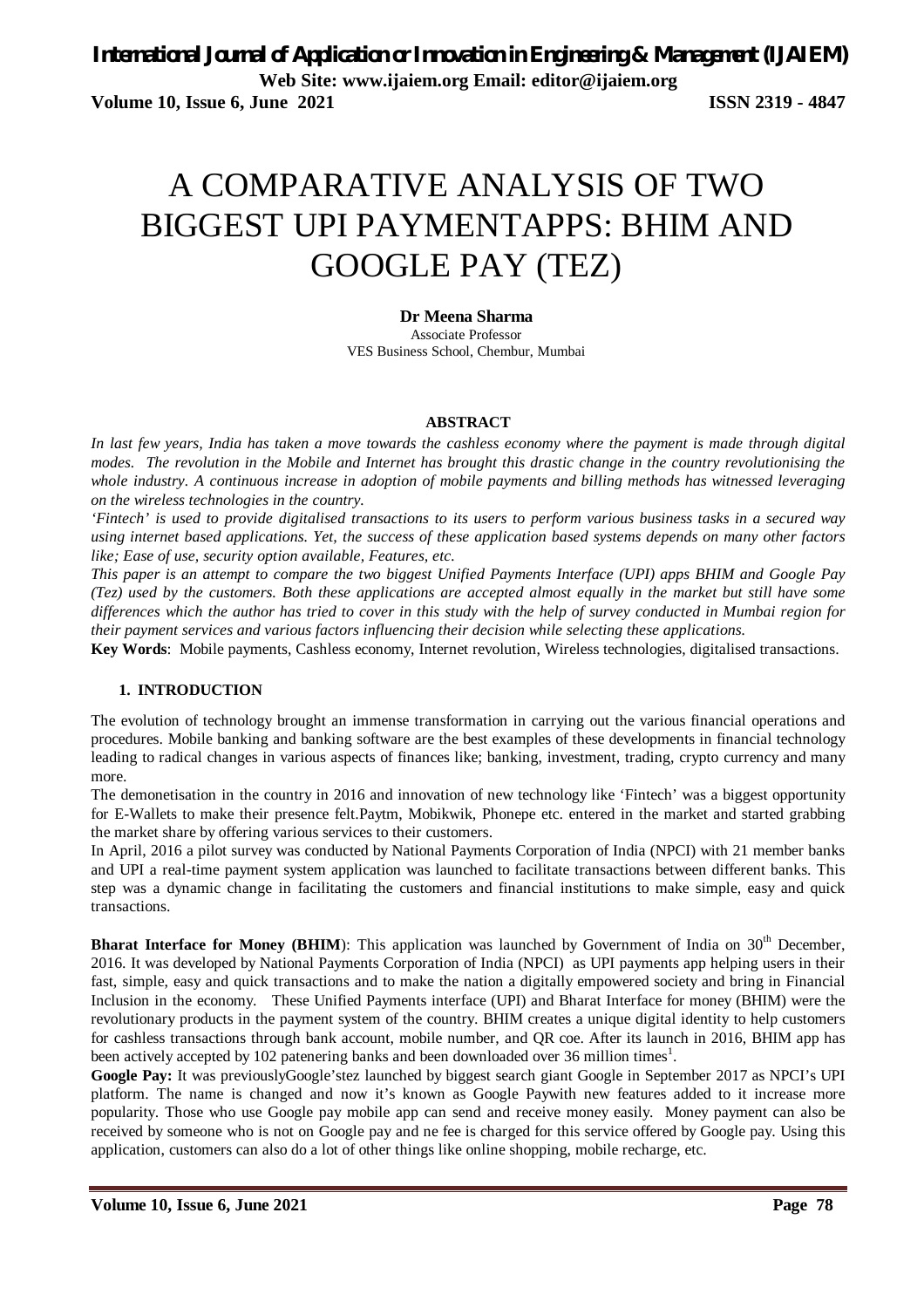### **Volume 10, Issue 6, June 2021 ISSN 2319 - 4847**

India with its huge population base of 191 million people after china with 224 million has a great market opportunity for Fintech companies to tap the market. The number of mobile phone users is continuously increasing in the country. The following graph -1 is the clear picture of the mobile phone users in last five years.is shown in the following chart:

**Chart-1**



The number of smartphone users have been on a constant rise in last few years crediting the cheap and affordable smartphones that surfaced on the market along withaffordable data plans. The number which was 199 million in 2015 went up to 378 million in 2018 and users are now ever-more reliable on their smartphones for services, including financial services.

#### **1.1 OBJECTIVES**

- To compare the services offered by the two biggest UPI apps BHIM and Google pay (Tez).
- To find out the various factors influencing in selecting the apps by the customers in Mumbai.

#### **1.2 RESEARCH METHODOLOGY AND DATA SAMPLE**

The study is based on both primary as well as secondary data. The primary data is collected using questionnaire method and secondary data is collected from websites, Journals, etc. The various factors used to find out the influence on the customers are: Ease of use (Interface), Features, Speed, Security, etc.

The respondents for the survey were selected through random sampling method by sending questionnaire to 150 persons and only 141 responded. So, the analysis is done on the basis of response from 141respondents. The analysis is totally dependent on the information provided by the respondents.Charts and graphs are used for analysing the data from the questionnaire.

**1.** *An article on 27th September, 2019 in Tomorrow makers.*

#### **1.3 SCOPE OF THE STUDY**

A comparative study is conducted for the two biggest UPI based payment apps of the country BHIM and Google Pay (Tez). The study tries to highlight various factors that influence customers while selecting these apps for their transactions. The study is sufficient to find out the various factors influencing the customers and selecting the apps.

#### **2. LITERATURE REVIEW**

**Vidya, Rajan and MdShafique (2019**) tried to compare digital wallets to contribute to the design of e-wallets focusing on their security aspects along with their working procedures. **SiddhantGurung (2018**) says that Fintech is growing very fast in the country but in spite of its rapid growth it is at nascent stage in the financial sector and a collaboration with other traditional financial institutions will provide a new direction. Fintech will help the banking industry in regaining its lost footing and will make it a dynamic sector. **Svetlana Saksonova& Irina KuzminaMerlino (2017**) evaluated fintech's development in Latvia and compared with Europe by identifying financial services using innovative technologies offered by fintech companies. **Kim, Choi, Park and Yeon (2016)** focused on adoption of fintech in Korea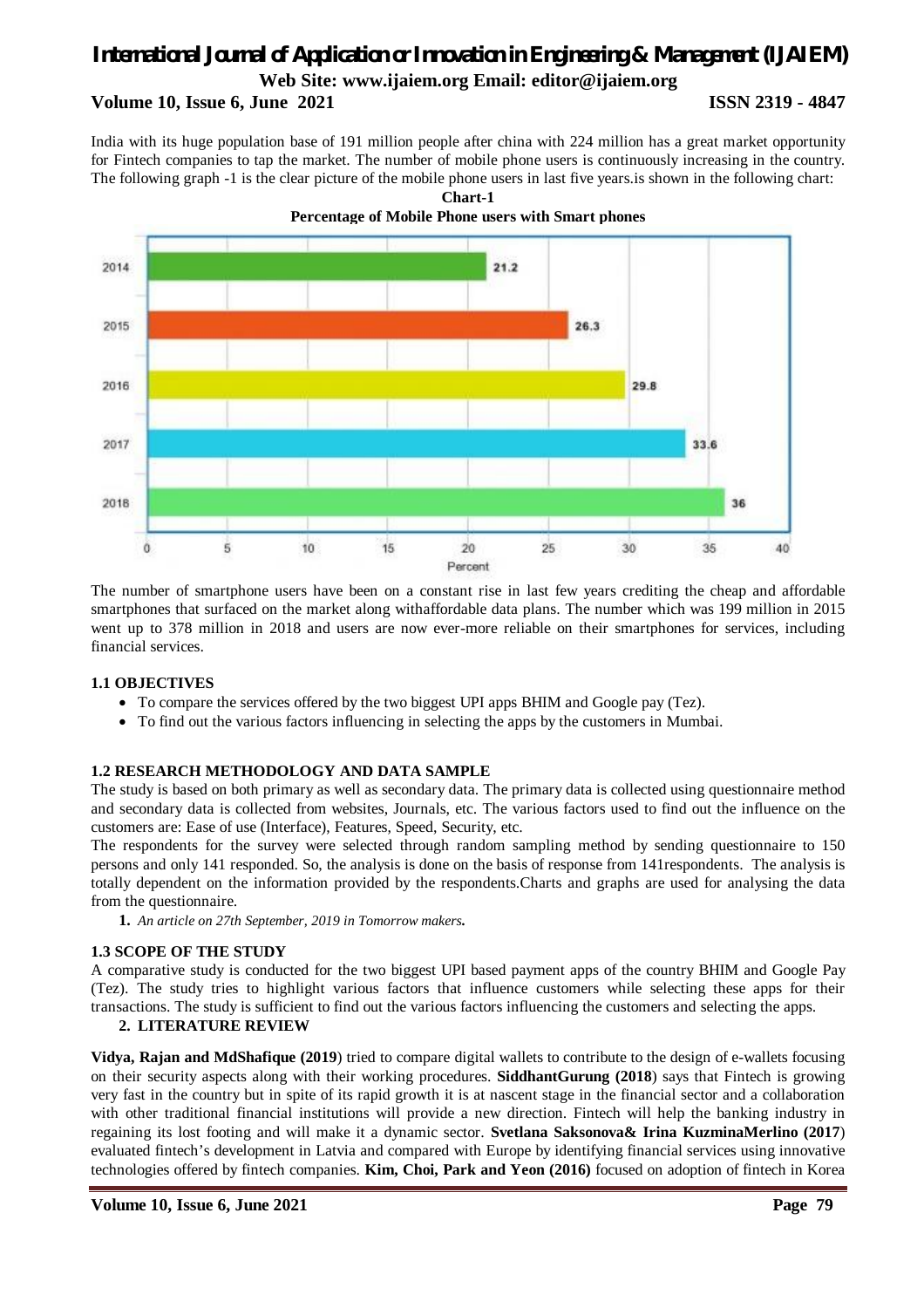### **Volume 10, Issue 6, June 2021 ISSN 2319 - 4847**

and said that convenience and usefulness are influential variables for its usage. **VijaiAazhvar (2019)** tried to find out the opportunities and challenges in the fintech Industry and how beneficial are these fintech services in reducing operational costs and user friendly system will change the habits and behaviour of the financial sector. **Al-hakim (2019**) in their paper elaborated the explosive developments in technology and their role in the financial industry in general and banking sector in particular. **JaruneeWonglimpiyarat (2017)** explored the Fintech and its dynamic transitions in the banking industry. **Inna Romānova, Marina Kudinska (2016)** found that Fintech is an integral part of the banking system. **Alla, Igor, Dyba, Yurii, Yevhenia (2018)** discussed the fintech platforms with the EU standards compliance for SMEs to support their innovativeness and improving their access to finance and financial processes. **Kim, Tae Kyung, Choi, Hoe Ryeon, Lee, Hong Chul (2016)** say that Fintech industry is growing very fast and despite its rapid growth very few studies are done on Fintech technologies as a detailed technologies.

### **3. COMPARISON OF BHIM AND GOOGLE PAY (TEZ)**

BHIM and Google pay both are UPI appsand havea clean and simple user interface. Most of the features in both apps are similar due to being an UPI app. The uniqueness in their features makes them useful as compared to other payment apps in the country. Both these apps are good if we consider the speed of the apps but both have different security mechanism. Google pay (Tez) has Google shield and uses Google pin whereas BHIM app uses passcode.

#### **3.1 Features of BHIM**

- BHIM app has QR code –based scan- and- pay option
- It Provides all transaction history.
- Own QR code and UPI PIN can be generated.
- As a security measures, the login expires after 90 seconds of inactivity to minimise fraudulent use of account.
- As long as mobile number is the same, BHIM does not get affected by handset changes or number porting to a different operator.
- This app helps and supports reporting of customer complaints to the bank.
- It has both English and Hindi languages to boost financial inclusion.
- This app can be used by an individual or businesses for various transactions.

#### **3.2 Use of BHIM app by Consumers:**

- To send money at no cost.
- To Scan and pay for purchases, using QR code at shop.
- To pay online for shopping by clicking on'Pay by UPI'.
- Check account balance and transaction history.

#### **3.3 Use of BHIM app by Businesses:**

- Receive payments directly and seamlessly into their bank accounts at no cost.
- Display of the QR code or send it (via digital medium) to enable payments by customers.

#### **3.4 Benefits of BHIM**

- It helps to go cashless and helps build a digital India.
- All payments and receivables can be consolidated in a single app.
- It helps in receiving and transferring money directly to bank accounts in real -time.
- Once VPA is created with Mobile number or name; no longer customers have to share account details.
- Its two- factor authentication ensures transactions are safe and secure.
- It is independent of bank working hours so transactions can me made 24x7 all around the year.

### **Google Pay (Tez)**

#### **3.5 Features**

- Google pay uses QR system to send and receive money by creating one-time code.
- This app helps customers to make payments for various utility bills like electricity, gas, water, taxes, premiums etc.
- Google pay has tied up with various leading brands like; Zerodha, Redbus, Tatasky, Goibibo, etc. and payment can be done for landline, mobile, and brioadband.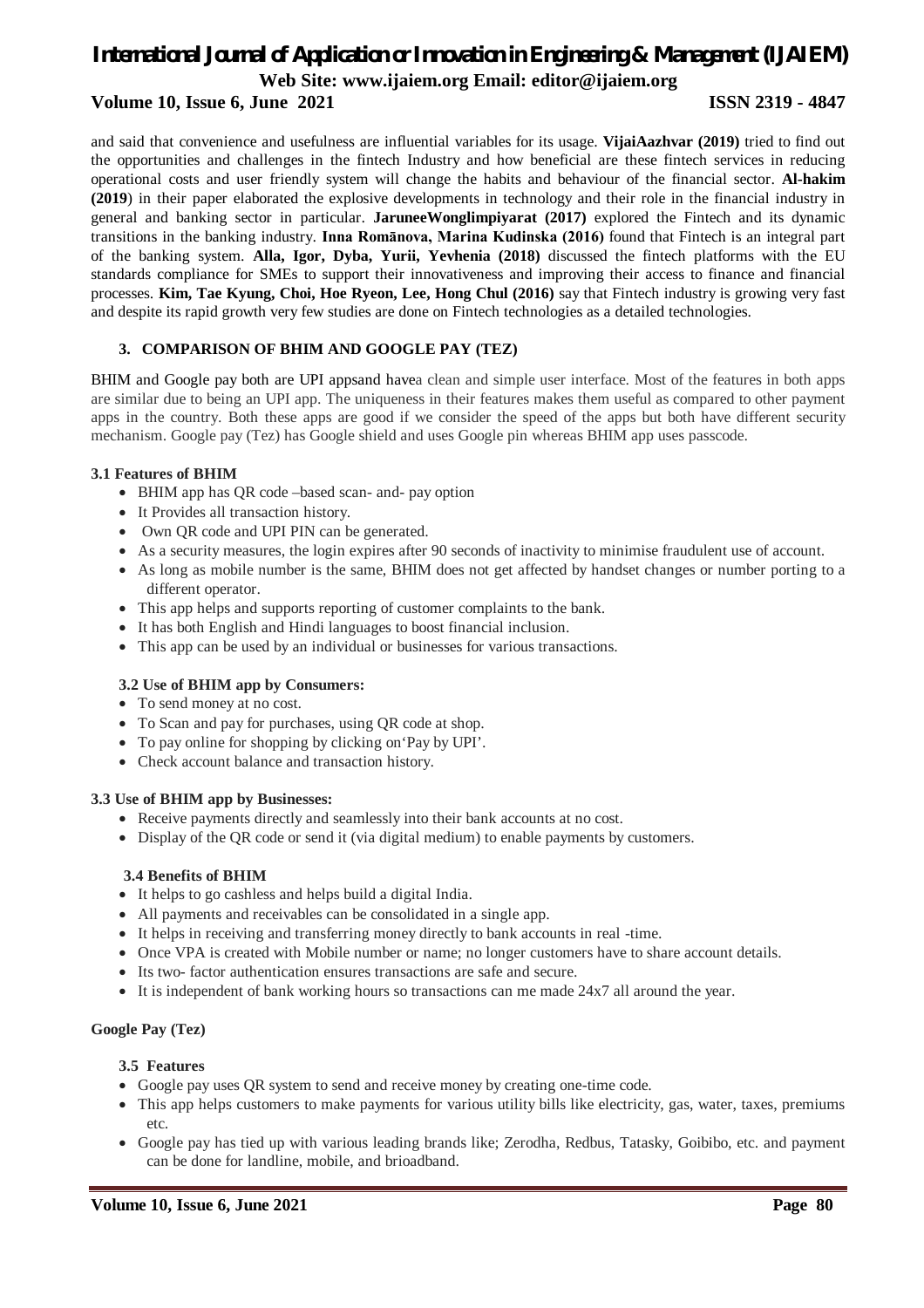### **Volume 10, Issue 6, June 2021 ISSN 2319 - 4847**

- A new feature called multiple payment options is a very unique feature of this app used by customers.
- Recipients' bank details and IFSC code is required to send money through this app.
- All old transactions and history can also be seen.
- To attract more customers, this app uses various cash back and reward offers. Inmaking electricity bill payment assured cash back of Rs 50, referring to friends aboutthe app assures cash back of Rs 51 are offered to the customers apart from otherbenefits.
- To help eligible customers for loan, this app has also tied up with ICICI Bank, HDFC Bank and Kotak Bank and customers can directly receive loan offers on this app.

### **TABLE-1 BHIM Vs Google Pay (Tez)**

| <b>BHIM</b>                                                                                                                                                              | <b>Google Pay (Tez)</b>                                               |
|--------------------------------------------------------------------------------------------------------------------------------------------------------------------------|-----------------------------------------------------------------------|
| Government<br>of                                                                                                                                                         | • App made by Google                                                  |
| India supported app                                                                                                                                                      |                                                                       |
| Supports offline payments                                                                                                                                                | • Has a cash mode which requires no<br>personal info to send payments |
| • Very simple UI; easier than Tez                                                                                                                                        | Good and useful UI                                                    |
| Provides referral bonus and merchant cashbacks but it is a<br>limited period offer                                                                                       | • Provides rewards and referrals bonus by<br>partnering with vendors  |
| Supports Aadhaar based payment                                                                                                                                           | • Not based on Aadhaar                                                |
| Supports 14 languages                                                                                                                                                    | Supports 8 languages and trying to<br>increase more.                  |
| Daily transfer is restricted to Rs 20,000 for a single<br>$\bullet$<br>transaction and cumulative value of transactions in a 24-<br>hour period is limited to Rs 40,000. | Daily transfer is up to Rs 1,00,000                                   |
| BHIM being Govt app fraudulent activity are minimised and<br>$\bullet$<br>has privacy perspective.                                                                       | Special security mechanism called Tez<br>shield                       |

#### **Factors influencing in selecting an app**

There are variousfactors used by customers for selecting a payment app for use. Some of the influencing factors are discussed in this study. These factors are: ease of use of the apps, the features of the apps, their speed for transactions, security feature of the apps, etc.

### **4. DATA ANALYSIS**

Total 150 respondents were sent the questionnaire and 141 responded so, the study is analysed with the information provided by 141 respondents.

#### **TABLE-2 Profile of respondents**

| <b>Profile of Respondents</b> | $(141$ number) |               |
|-------------------------------|----------------|---------------|
| <b>Gender</b>                 | <b>Number</b>  | $\frac{6}{9}$ |
| Male                          | 96             | 68.09         |
| Female                        | 45             | 31.91         |
| Age                           |                |               |
| 18-29                         | 104            | 74            |
| $30-40$                       | 25             | 17.73         |
| $41 - 55$                     | 8              | 5.67          |
| Above 55                      | 3              | 2.12          |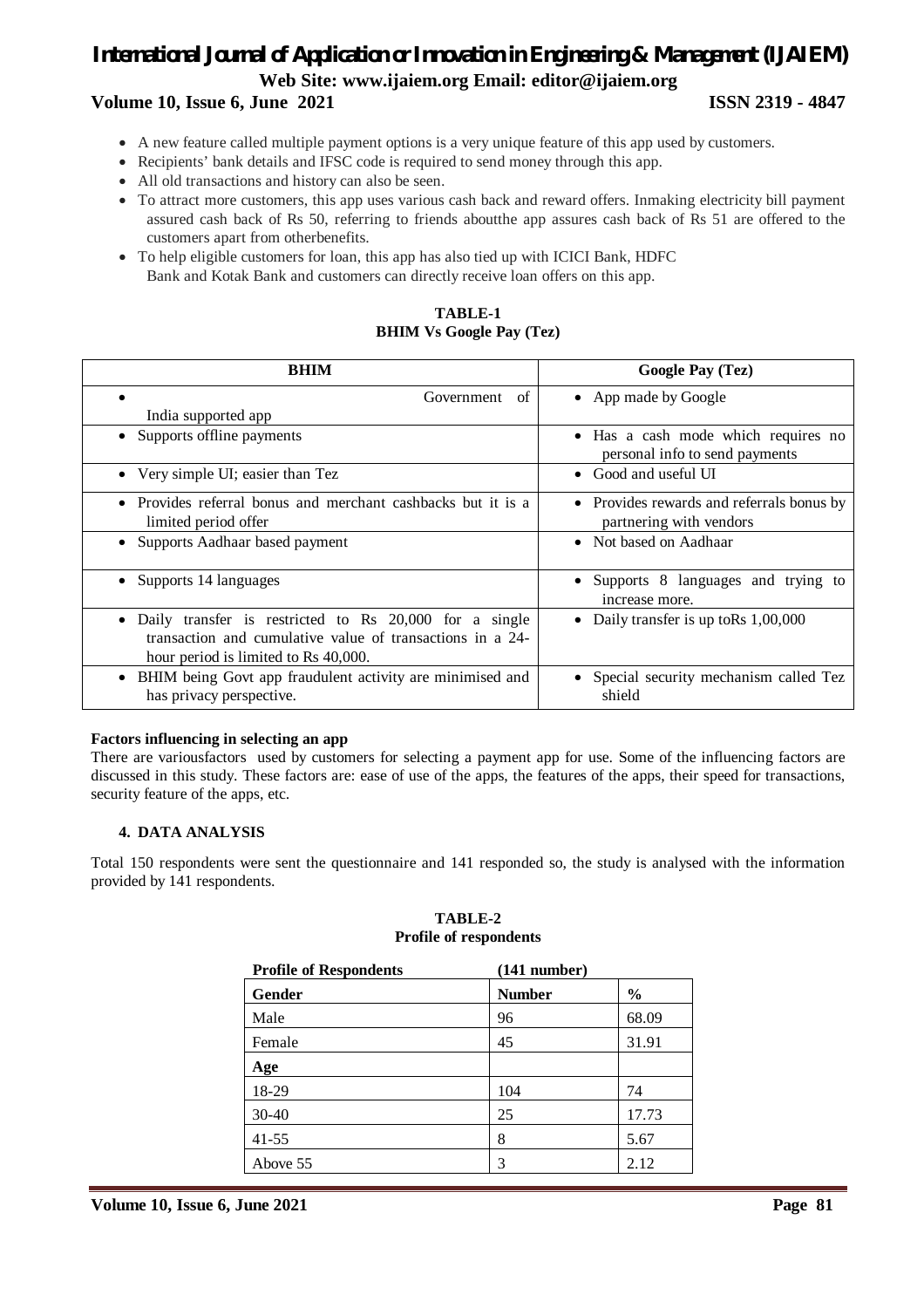**Volume 10, Issue 6, June 2021 ISSN 2319 - 4847** 

| <b>Education</b>   |     |       |
|--------------------|-----|-------|
| <b>High School</b> | 6   | 4.25  |
| Graduation         | 34  | 24.11 |
| Post-graduation    | 86  | 60.99 |
| Phd& above         | 14  | 9.92  |
| Occupation         |     |       |
| Student            | 103 | 73    |
| Service            | 17  | 12.05 |
| <b>Business</b>    | 10  | 7.09  |
| Housewives         | 7   | 4.96  |
| others             | 3   | 2.13  |

Table number -1 is a profile of the respondents selected for the study. The male respondents are more in number than the female respondents. The age group of 18-29 has maximum number of respondents with 104.Qualification wise Post-graduation respondents are more in numbers with 86 with a percent of 60.99. Students are more in the study to respond the questionnaire with 73% and 103 numbers.



Chart-2 is the respondents' gender details 31.91% are femalesand rest all i.e., 68.09% are males in the study. Out of 141 respondents 96 are male and 45 are female respondents.

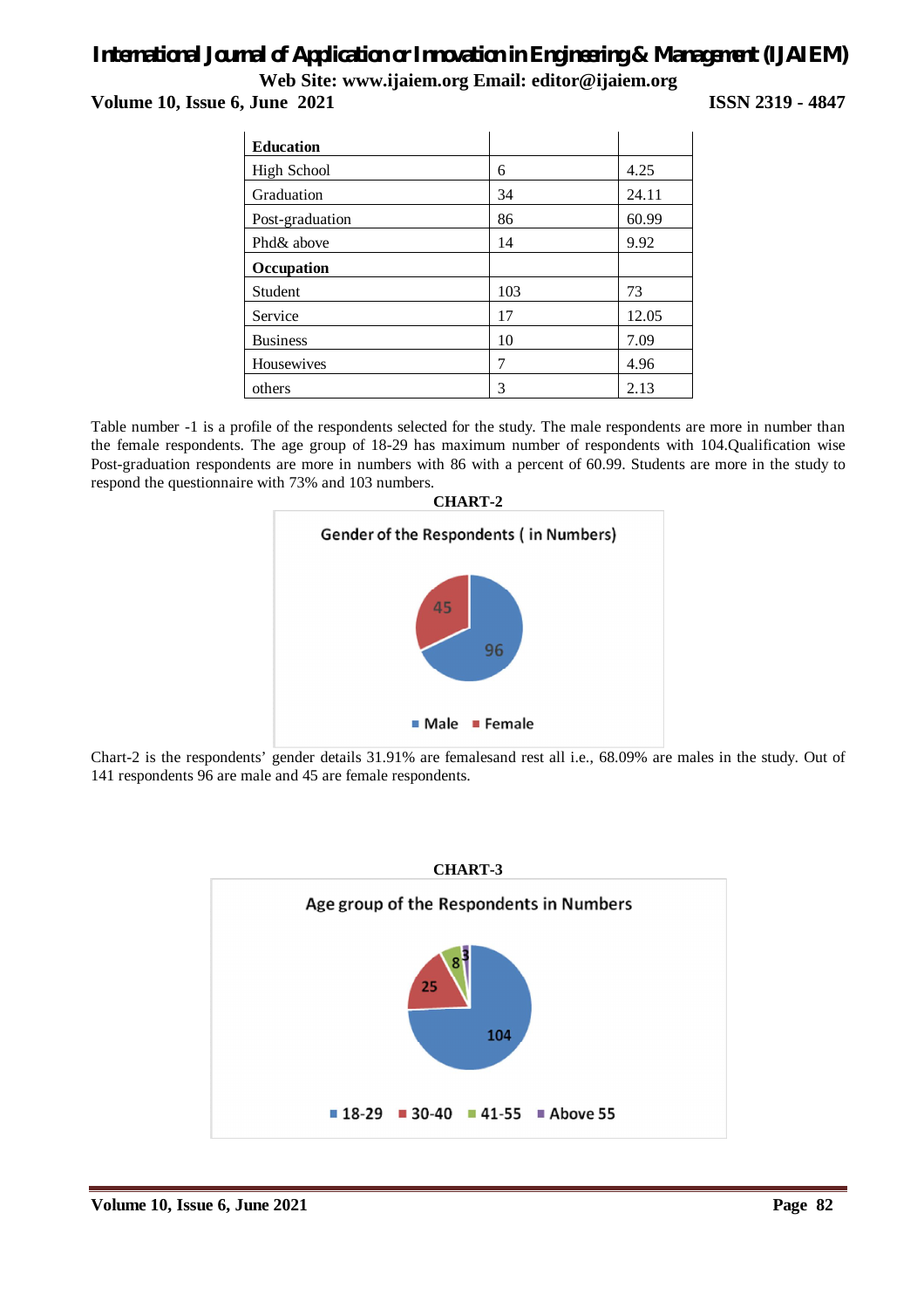#### **Volume 10, Issue 6, June 2021 ISSN 2319 - 4847**

The above chart is about the age group of the respondents in the study. 74% belong to the age group of 18-29 followed by 30-40 age group with 17.73% (25 in numbers) and 5.67% is between 41-55. The above 55 are 2% i.e., only 3 in numbers.



The chart no-4 represents the educational background of the respondents. 60.99% respondents (86 in Number) are post graduate, 24.11% have graduation degree with 34 in number and 9.92% are with Ph.D.(14 respondents) and remaining 4% have studied till high school.





In the study maximum number of respondents are students whom we consider the current tech savvy generation and use mobile apps for their transactions with 103 numbers. It is 73% as compared to the service people with 12.05%, Business 7.09%, Housewives comprising of 4.96% in the study and others with 2.13%.

**CHART-6**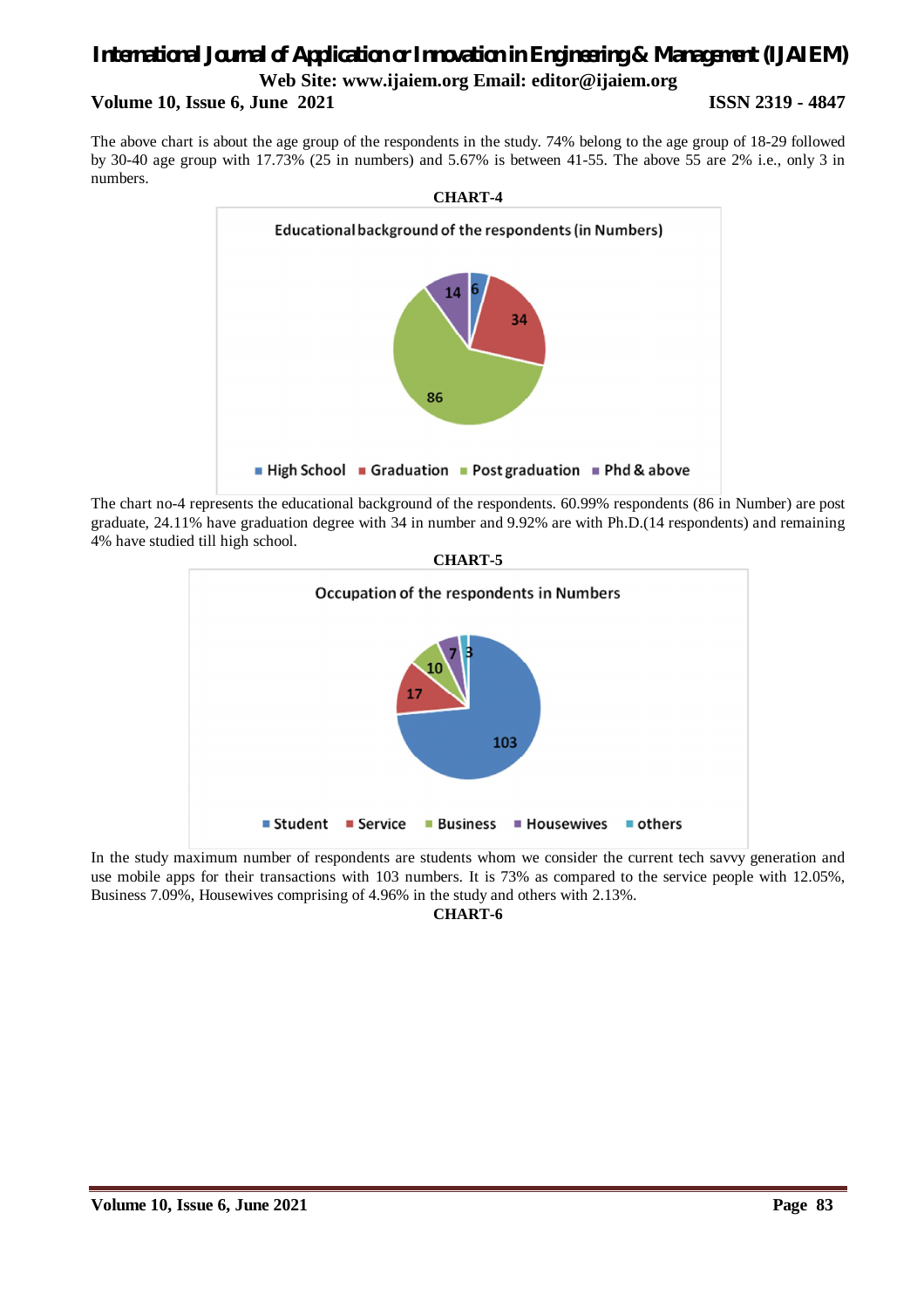## *International Journal of Application or Innovation in Engineering & Management (IJAIEM)*

**Web Site: www.ijaiem.org Email: editor@ijaiem.org**

**Volume 10, Issue 6, June 2021 ISSN 2319 - 4847** 



This chart is an indication that almost all the respondents in the study are aware of these two payment apps showing that people are aware of the new technology innovations taking place in the country except 2.13% of the respondenti.e., 3 numbers who were not using the apps and are not much aware about these two apps. The study showed that they are housewives.



Chart-7 is interpretation that 87.94 % of the respondents use mobile payment apps for their transactions and only 12.06 % respondents don't use any of these apps for any payment purposes but they are aware of these two apps. They feel that they are not tech savvy and not comfortable in using any of these apps.



Chart number -8 is a clear indication that majority of respondents i.e., 84.4% use Google pay (Tez) as compared to only 15.6% of BHIM app.The respondents are in view that BHIM being a government app might not be easy in use and comfortable and may create problem while using. So they prefer Googelpay.

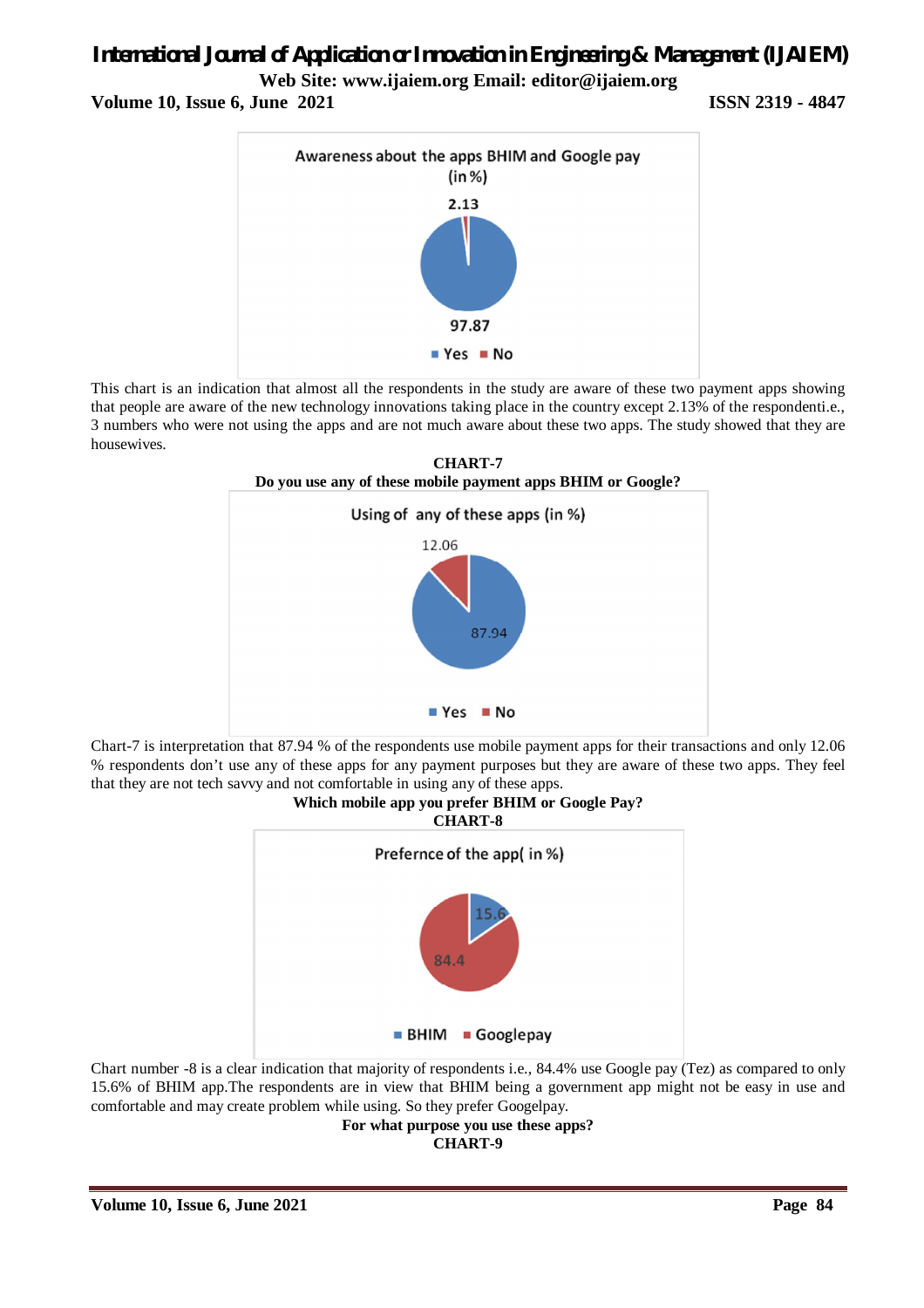## *International Journal of Application or Innovation in Engineering & Management (IJAIEM)*

**Web Site: www.ijaiem.org Email: editor@ijaiem.org**

**Volume 10, Issue 6, June 2021 ISSN 2319 - 4847** 



The above chart is clear indication that majority of the respondents use these apps for cash transfer and utility payments purposes. 33.33% use for utility bill payment purposes and 31.91% use for cash transfer. 16.31 % respondents say they use these apps for online shopping, 12.77% use for booking tickets and 5.67% use for other purposes.





As for the easy interface and convenience level respondents using these apps selected Google pay 86.53% and BHIM app only 13.47% i.e., only 19 respondents said BHIM app is convenient and easy interface. The reason could be that very few respondents use BHIM app and are not aware of its convenience level.





The respondents are happy and satisfied with the features and speed of the apps with85.11% supporting Google Pay (Tez) as compared to 14.89% of BHIM. It is understood that very few people are using BHIM app and that is the reason respondents have supported Google pay as it is used by majority of the respondents.

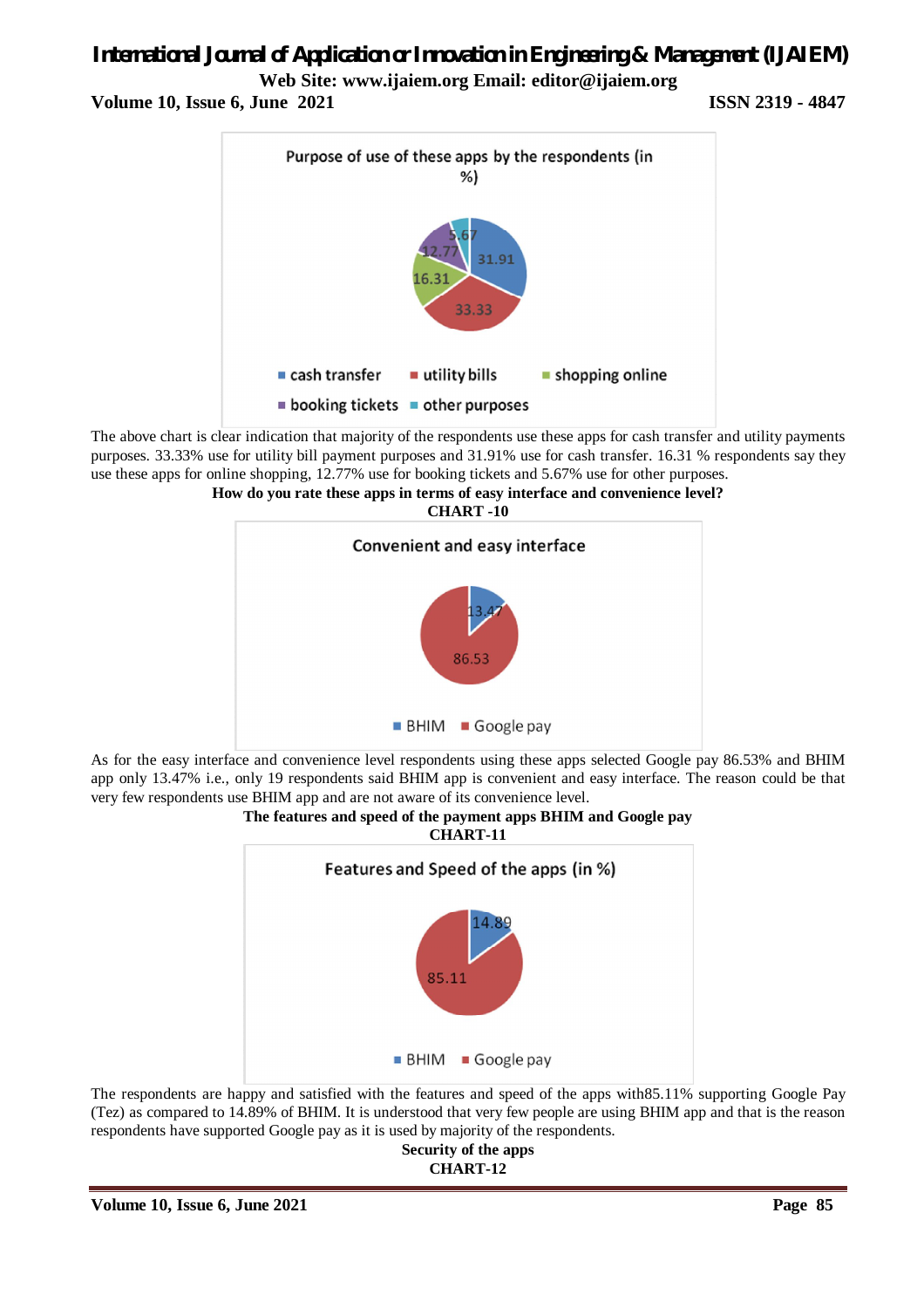## *International Journal of Application or Innovation in Engineering & Management (IJAIEM)*

**Web Site: www.ijaiem.org Email: editor@ijaiem.org**

**Volume 10, Issue 6, June 2021 ISSN 2319 - 4847** 



Chart no -12 shows that as far as security is concerned respondents think that Google pay is safer than BHIM app with 84.4% of the respondents supporting Google pay as compared to 15.6% of the BHIM app.It was difficult for the users to say about the security of the BHIM app as they are not using BHIM app. **FINDINGS**

- The study finds that 97.87% of the respondents are aware of BHIM and Google pay (tez) apps and 87.94% of the respondents' use these mobile payment apps .The study shows that majority of the respondents are using Google pay app as compared to BHIM app.
- The purpose for using these apps are for bills payment, cash transfer, booking tickets, online shopping, etc.
- Majority of the respondents say Google app is very convenient and easy to use and has good features and speed. The users of BHIM app are very less during the study but those who are using BHIM app are satisfied with its features as it is directly linked to their bank account so makes it easy for them to make payment and transfer money.
- As far as security is concerned respondents using Google pay and BHIM app feel that both the apps are safe.

#### **SUGGESTION OF STUDY**

- 1. Awareness about the BHIM app with its features and security should be done aggressively.
- 2. The trust of the people in using BHIM app is very important and for that speed and security of the app should be good.
- 3. Various media can be used to promote the apps.
- 4. BHIM should also use various offers to attract more customers like other payment apps do.
- **5.** Issues like privacy and misuse should be handled carefully so that people can trust these apps specially BHIM.
- **6.** Linking of Aadhar card with the payment app should not be mandatory

#### **CONCLUSION**

In a world of technology Fintech apps has lots of growth potential and opportunities in the country as the number of smart phone users and internet users is growing every year. The study reveals thatalmost all are aware of these two apps and using these and other apps for their payment and other purposes for their transactions. The study found that both these apps are user friendly and have almost same features but Google pay and other apps provide different offers which is not there in BHIM app.

Majority of the respondents in the study are using Google pay and very much aware about the features and other services of Google pay whereas there were very few respondents who has BHIM app and using it.Those who are suing BHIM app are very much satisfied with the app and others are using Google app and have not shown any interest in knowing about the BHIM app.

Various studies revealed that the transactions in BHIM has declined in recent times and the reason is the competition of various payment apps in the market with various features and offers. But still the country has huge market for these companies to grow as there are many people who aren't adopting digital payment because they are not tech savvy and they think that using an app for the payment is more difficult than paying cash.

*"Lethargy is the father of innovation, and something we ought to cherish" ….Unknown*

#### **REFERENCES**

[1]Ahmed T. Al Ajlouni&Monir Al-hakim (2019): "Financial technology in Banking Industry: Challenges and Opportunities", Conference: International Conference on Economics and Administrative Sciences ICEAS2018.At: Applied Sciences University, Jordan. 11-12 April 2018.